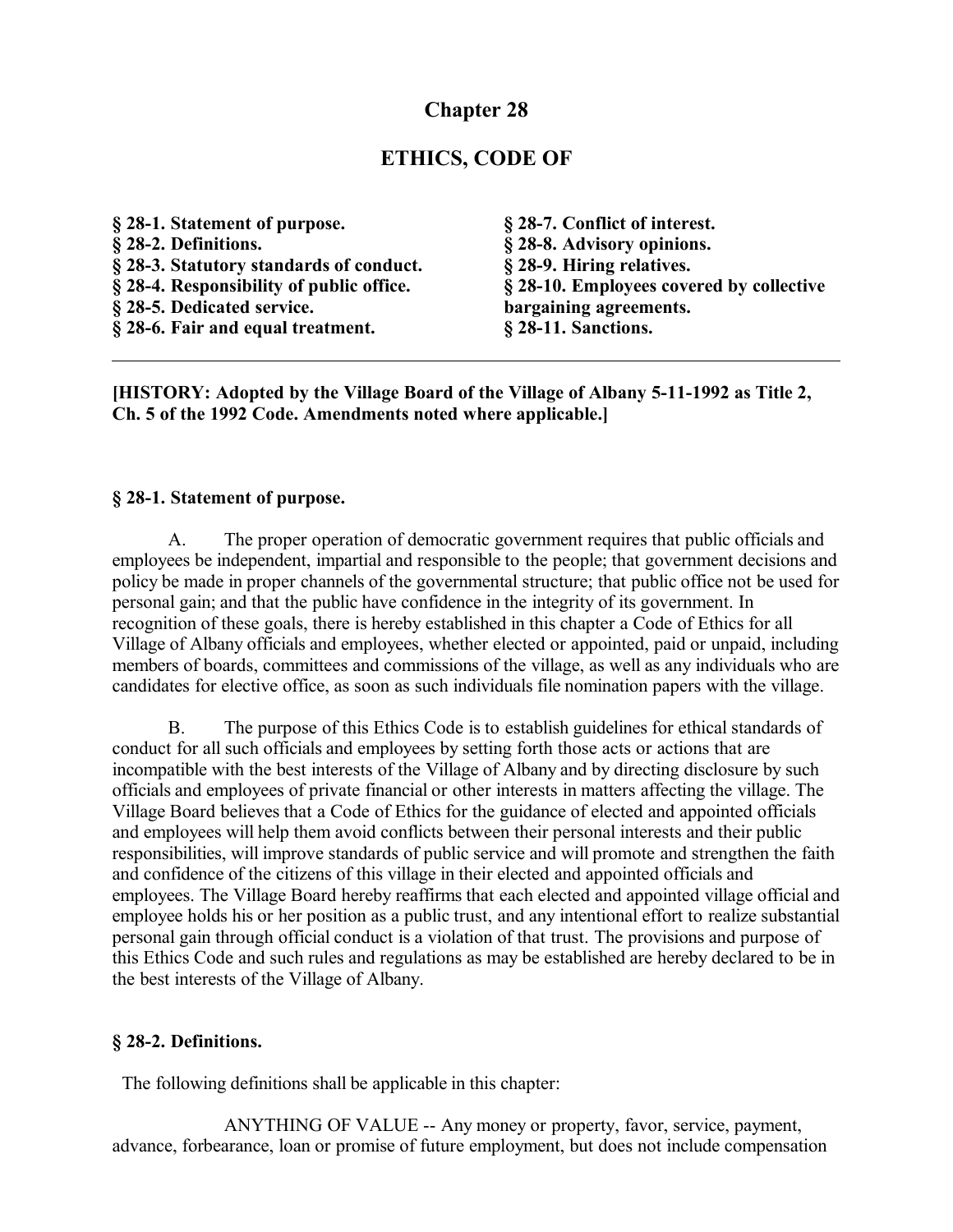or expense reimbursement paid by the village, honorariums, fees and expenses under the standards and reporting requirements set forth in W.S.A. s. 19.56, campaign contributions as regulated by § 28-6D of this chapter, or hospitality extended for a purpose unrelated to village business by a person other than a firm, corporation, partnership or joint venture.

BUSINESS -- Any corporation, partnership, proprietorship, firm, enterprise, franchise, association, organization, self-employed individual or any other legal entity which engages in profit-making activities.

FINANCIAL INTEREST -- Any interest which shall yield, directly or indirectly, a monetary or other material benefit to the officer or employee or to any person employing or retaining the services of the officer or employee.

PERSONAL INTEREST -- Any interest arising from blood or marriage relationships or from close business or political associations, whether or not any financial interest is involved.

PUBLIC EMPLOYEE -- Any person excluded from the definition of a "public official" who is employed by the village.

PUBLIC OFFICIAL -- Those persons serving in statutory elected or appointed offices provided for in W.S.A. ch. 61, and all members appointed to boards, committees and commissions established or appointed by the Village President and/or Village Board pursuant to this Code, whether paid or unpaid.

SIGNIFICANT INTEREST -- Owning or controlling, directly or indirectly, at least 10% or \$5,000 of the outstanding stock of at least 10% or \$5,000 of any business.

### **§ 28-3. Statutory standards of conduct.**

 There are certain provisions of the Wisconsin Statutes which should, while not set forth herein, be considered an integral part of any Code of Ethics. Accordingly, the provisions of the following sections of the Wisconsin Statutes, as from time to time amended, are made part of this Code of Ethics and shall apply to public officials and employees whenever applicable, to wit:

- A. W.S.A. s. 946.10, Bribery of public officers and employees.
- B. W.S.A. s. 946.11, Special privileges from public utilities.
- C. W.S.A. s. 946.12, Misconduct in public office.
- D. W.S.A. s. 946.13, Private interest in public contract prohibited.

### **§ 28-4. Responsibility of public office.**

 Public officials and employees are agents of public purpose and hold office for the benefit of the public. They are bound to uphold the Constitution of the United States and the Constitution of this state and carry out impartially the laws of the nation, state and municipality, to observe in their official acts the highest standards of morality and to discharge faithfully the duties of their office regardless of personal considerations, recognizing that the public interest must be their prime concern.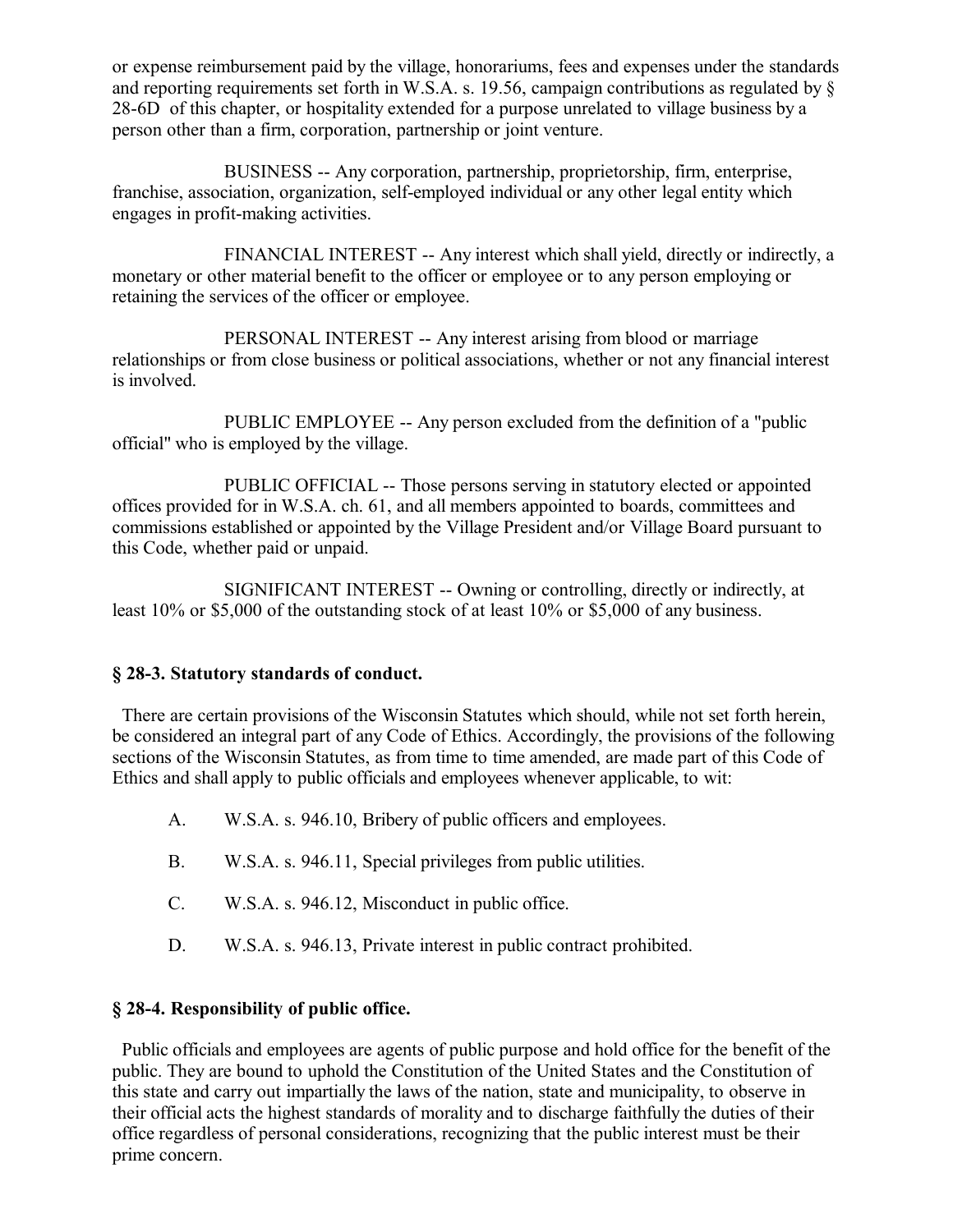# **§ 28-5. Dedicated service.**

A. Officials and employees should adhere to the rules of work and performance established as the standard for their positions by the appropriate authority.

B. Officials and employees should not exceed their authority or breach the law or ask others to do so, and they should work in full cooperation with other public officials and employees unless prohibited from so doing by law or by officially recognized confidentiality of their work.

C. Members of the village staff are expected to follow their appropriate professional Code of Ethics. Staff members shall file a copy of such professional ethics codes with the Village Clerk-Treasurer. The Village Board shall notify the appropriate professional Ethics Board of any ethics violations involving village employees covered by such professional standards.

## **§ 28-6. Fair and equal treatment.**

A. Use of public property. No official or employee shall use or permit the unauthorized use of village-owned vehicles, equipment, materials or property for personal convenience or profit, except when such services are available to the public generally or are provided as village policy for the use of such official or employee in the conduit of official business, as authorized by the Village Board or authorized board, commission or committee.

B. Use of village stationery. Copies of any correspondence written on village stationery shall be filed with the Village Clerk-Treasurer, or his designee.

C. Obligations to citizens. No official or employee shall grant any special consideration, treatment or advantage to any citizen beyond that which is available to every other citizen. No official or employee shall use or attempt to use his or her position with the village to secure any advantage, preference or gain, over and above his rightful remuneration and benefits, for himself or for a member of his or her immediate family.

D. Political contributions. No official shall personally solicit from any village employee, other than an elected official, a contribution to a political campaign committee for which the person subject to this chapter is a candidate or Treasurer.

# **§ 28-7. Conflict of interest.**

A. Financial and personal interest prohibited.

(1) No official or employee of the village, whether paid or unpaid, shall engage in any business or transaction or shall act in regard to financial or other personal interest, direct or indirect, which is incompatible with the proper discharge of official duties in the public interest contrary to the provisions of this chapter or which would tend to impair independence of judgment or action in the performance of official duties.

(2) Any member of the Village Board who has a financial interest or personal interest in any proposed legislation before the Village Board shall disclose on the records of the Village Board the nature and extent of such interest; such official shall not participate in debate or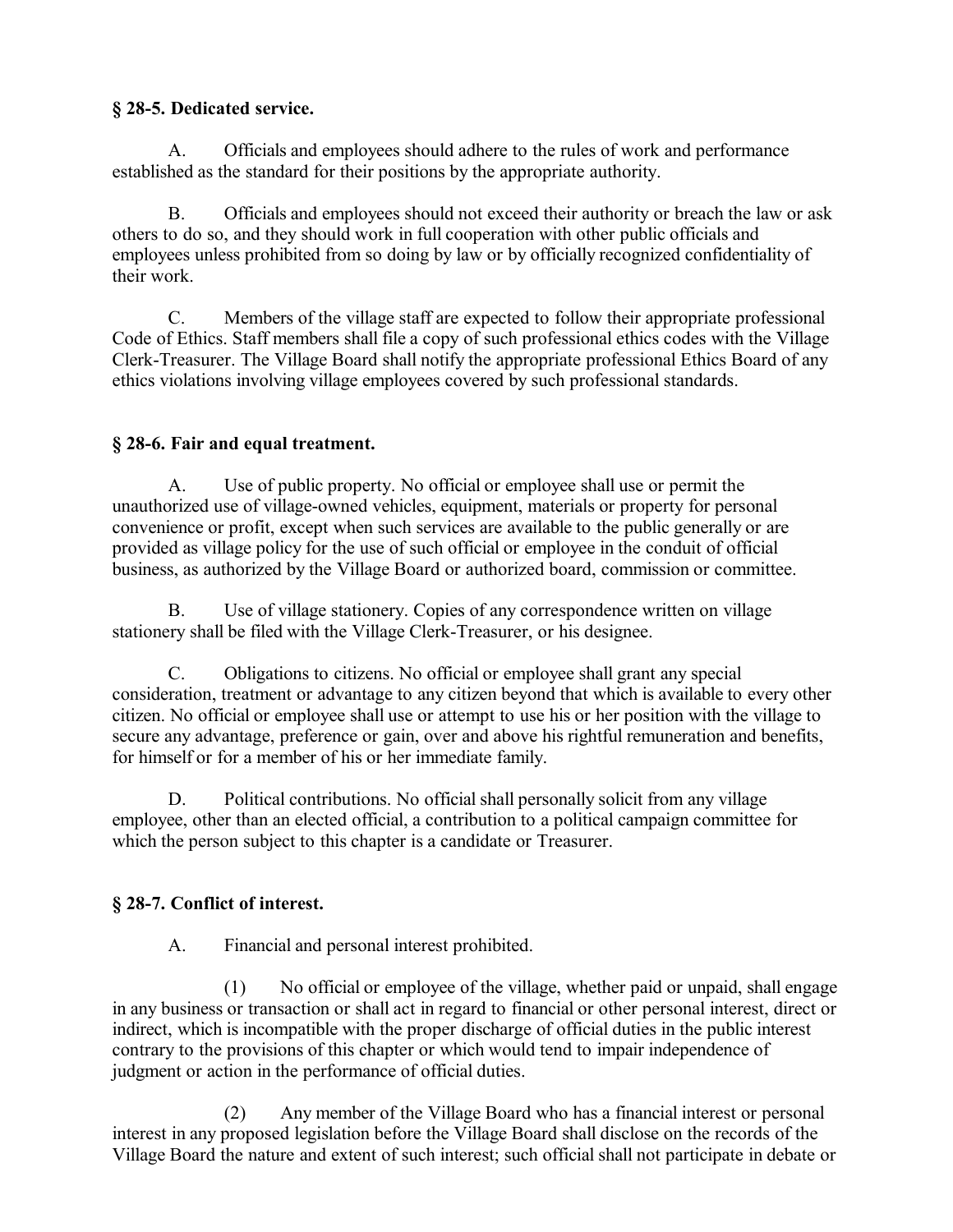vote for adoption or defeat of such legislation. If the matter before the Village Board involves a member's personal interest with persons involved, the member may participate in debate or discussion and vote on the matter following disclosure, unless an ordinance or contract is involved; if an ordinance or contract is involved, such official shall not participate in debate or discussion and vote on the matter.

(3) Any nonelected official, other than a village employee, who has a financial interest or personal interest in any proposed legislative action of the Village Board or any board, commission or committee upon which the official has any influence or input or of which the official is a member that is to make a recommendation or decision upon any item which is the subject of the proposed legislative action shall disclose on the records of the Village Board or the appropriate board, commission or committee the nature and extent of such interest. Such official shall not participate in debate or discussion or vote for adoption or defeat of such legislation.

(4) Any village employee who has financial interest or personal interest in any proposed legislative action of the Village Board or any board, commission or committee upon which the employee has any influence of input, or of which the employee is a member, that is to make a recommendation or decision upon any item which is the subject of the proposed legislative action shall disclose on the records of the Village Board or the appropriate board, commission or committee the nature and extent of such interest.

B. Disclosure of confidential information. No official or employee shall, without proper legal authorization, disclose confidential information concerning the property, government or affairs of the village, nor shall such information be used to advance the financial or other private interests of the official or employee or others.

C. Incompatible employment. No official or employee shall engage in or accept private employment or render service, for private interest, when such employment or service is incompatible with the proper discharge of his or her official duties or would tend to impair such official's or employee's independence of judgment or action in the performance of his or her official duties, unless otherwise permitted by law and unless disclosure is made as hereinafter provided.

D. Gifts and favors.

(1) No official or employee shall accept or offer to accept anything of value from any person who, to his or her knowledge, is interested, directly or indirectly, or is seeking an interest, directly or indirectly, in any manner whatsoever in business dealings with the village; or from any person who conducts activities which are regulated by the village; or from any person who has interests which may be substantially affected by actions of the village.

(2) No official or employee shall accept or offer to accept anything of value that may tend to influence such official or employee in the discharge of his or her duties or grant in the discharge of his or her duties any improper favor, service or thing of value.

(3) Gifts received under unusual circumstances should be referred to the Ethics Board within 10 days for recommended disposition.

(4) An official or employee is not to accept hospitality if, after consideration of the surrounding circumstances, it could reasonably be concluded that such hospitality would not be extended were it not for the fact that the guest, or a member of the guest's immediate family, was a village official or employee. Participation in celebrations, grand openings, open houses, informational meetings and similar events are excluded from this prohibition. This subsection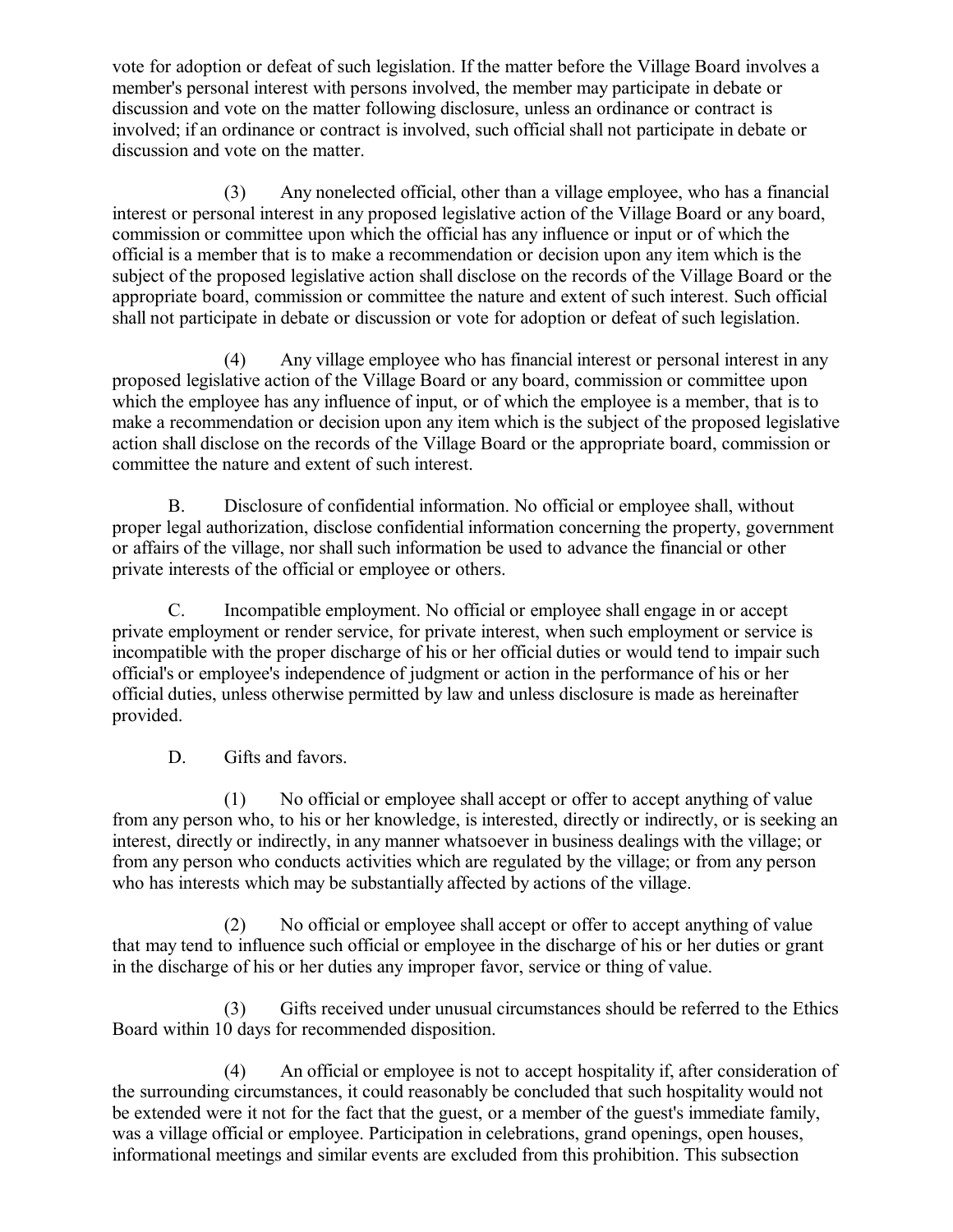further shall not be construed to prevent candidates for elective office from accepting hospitality from citizens for the purpose of supporting the candidate's campaign.

E. Representing private interests before village agencies or courts.

(1) Nonelected village officials and employees shall not appear on behalf of any private person (other than himself or herself, his or her spouse or minor children) before any village agency, board, commission or the Village Board if the official or employee or any board, commission or committee of which the official or employee is a member has any jurisdiction, discretion or control over the matter which is the subject of such representation.

(2) Elected village officials may appear before village agencies on behalf of constituents in the course of their duties as representatives of the electorate or in the performance of public or civic obligations. However, the disclosure requirements of Subsection A above shall be applicable to such appearances.

F. Ad hoc committee exceptions. No violation of the conflict of interest restrictions of this section shall exist; however, where an individual serves on a special ad hoc committee charged with the narrow responsibility of addressing a specific issue or topic in which that individual, or the employer or a client of that individual, has an interest, so long as the individual discloses to the Village Board that such interest exists.

G. Contracts with the village. No official or employee who, in his or her capacity as such officer or employee, participates in the making of a contract in which such officer or employee has a private pecuniary interest, direct or indirect, or performs in regard to that contract some function requiring the exercise of discretion on the part of such official or employee, shall enter into any contract with the village unless:

(1) The contract is awarded through a process of public notice and competitive bidding.

(2) The contract or activity is exempt from or otherwise deemed appropriate by W.S.A. s. 946.13.

(3) The Ethics Board waives this requirement after determining that it is in the best interest of the village to do so.

H. Disclosure of interest in legislation. To the extent known, any member of the Village Board who has a financial or personal interest in any proposed legislation before the Board shall disclose on the record of the Board the nature of and extent of such interest. Any other official or employee who has a financial or personal interest in any proposed legislative action of the Board and who participates in discussion with or gives official opinions or recommendations to the Board shall disclose on the record of the Board the nature of and extent of such interest.

# **§ 28-8. Advisory opinions.**

When an official or employee has doubt as to the applicability of a provision of this section, such official or employee may apply to the Village Attorney for an advisory opinion. The official or employee shall have the opportunity to present his or her interpretation of the facts at issue and of the applicability of provisions of this section before such advisory decision is made. This section shall be operative in all instances covered by its provisions, except when superseded by an